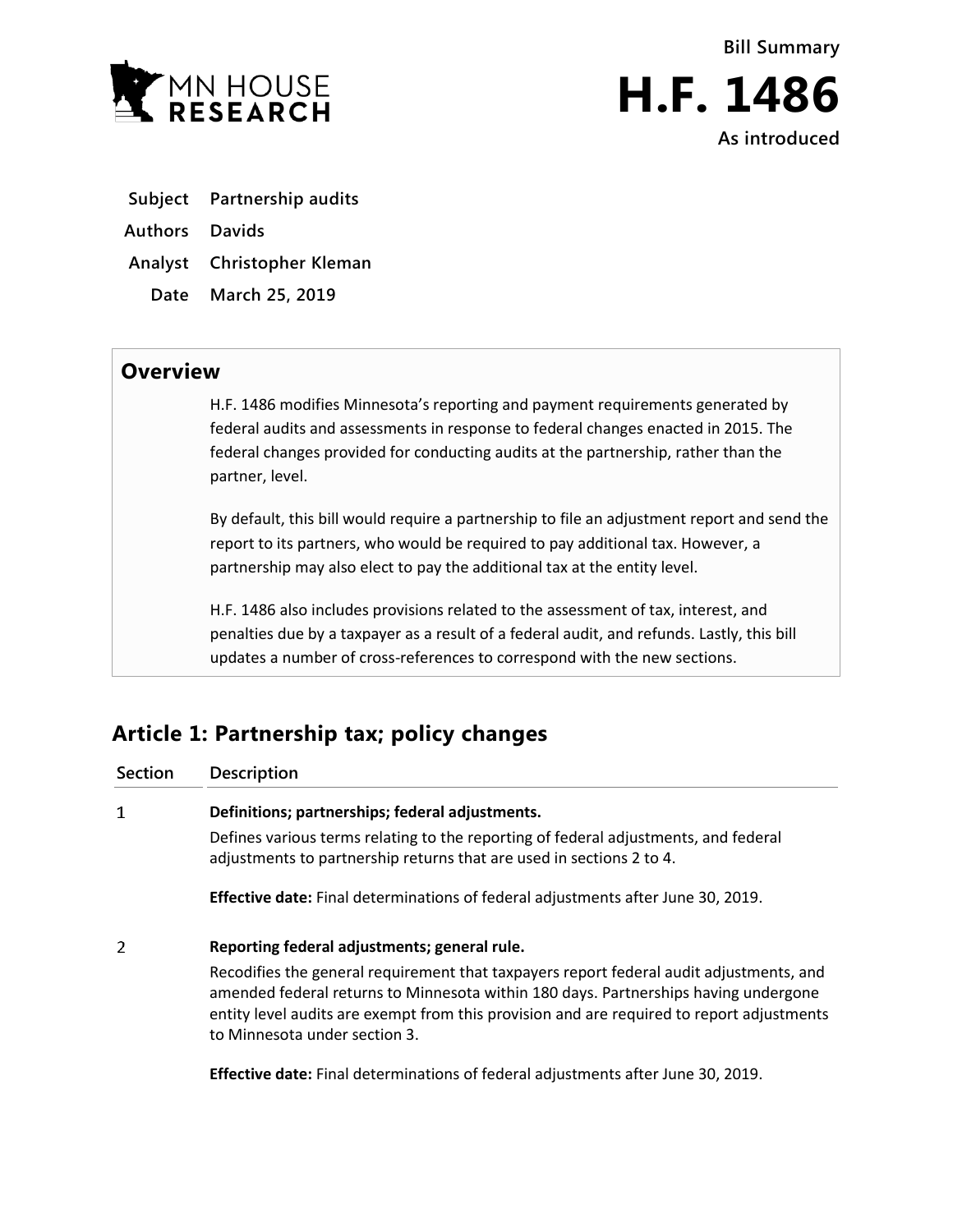### **Section Description**

 $\overline{3}$ 

### **Reporting and payment requirements (adjustments following a partnership level audit).** Provides for the reporting of federal adjustments following a partnership level audit by the IRS.

By default, each partnership will be required to file a federal adjustments report related to federal changes, and submit the report to both Minnesota and its direct partners within 90 days. Each partnership reporting changes must also file amended composite and withholding reports for partners.

Each direct partner, other than tiered partners, receiving an adjustment report as described above is also required to make a federal adjustment report and pay any additional tax due within 180 days of the final determination date.

Each partnership, including a tiered partnership, reporting federal adjustments after a partnership level audit is also eligible to make an election to pay the additional tax due to Minnesota at the entity level. A partnership making the election is required to do so on a federal adjustment report filed with the commissioner within 90 days of the final determination date.

A partnership making the election must be able to determine and report the residency status of all direct and indirect partners, and pay tax on the properly allocated and apportioned share of all income at the highest marginal rate for its individual and corporate partners.

The commissioner may also enter into an agreement with a partnership to provide for an alternative payment and reporting method and may adopt rules to establish a de minimis exception to the proposed reporting and payment rules in sections 2 and 3 of the bill.

**Effective date:** Final determinations of federal adjustments after June 30, 2019.

4

**Assessment of tax, interest, penalties, and additional amounts (statute of limitations).**

Provides that when a taxpayer reports federal adjustments under sections 2 and 3, the commissioner may only impose additional tax, interest, and penalties that are related to the federal adjustments.

For a taxpayer who files a federal adjustment report as required in section 2 or 3, the statute of limitations on assessments is the later of the general rule (generally, 3-½ years from the date the return is filed) or one year from the date the adjustment report is filed with the commissioner. For taxpayers who do not file a federal adjustment report, the statute of limitations is extended to six years from the final determination date.

This section also requires the commissioner to prescribe a process for making estimated payments of underpayment of tax prior to a final determination, which stops the accrual of interest on the amount ultimately determined to be due.

**Effective date:** Final determinations of federal adjustments after June 30, 2019.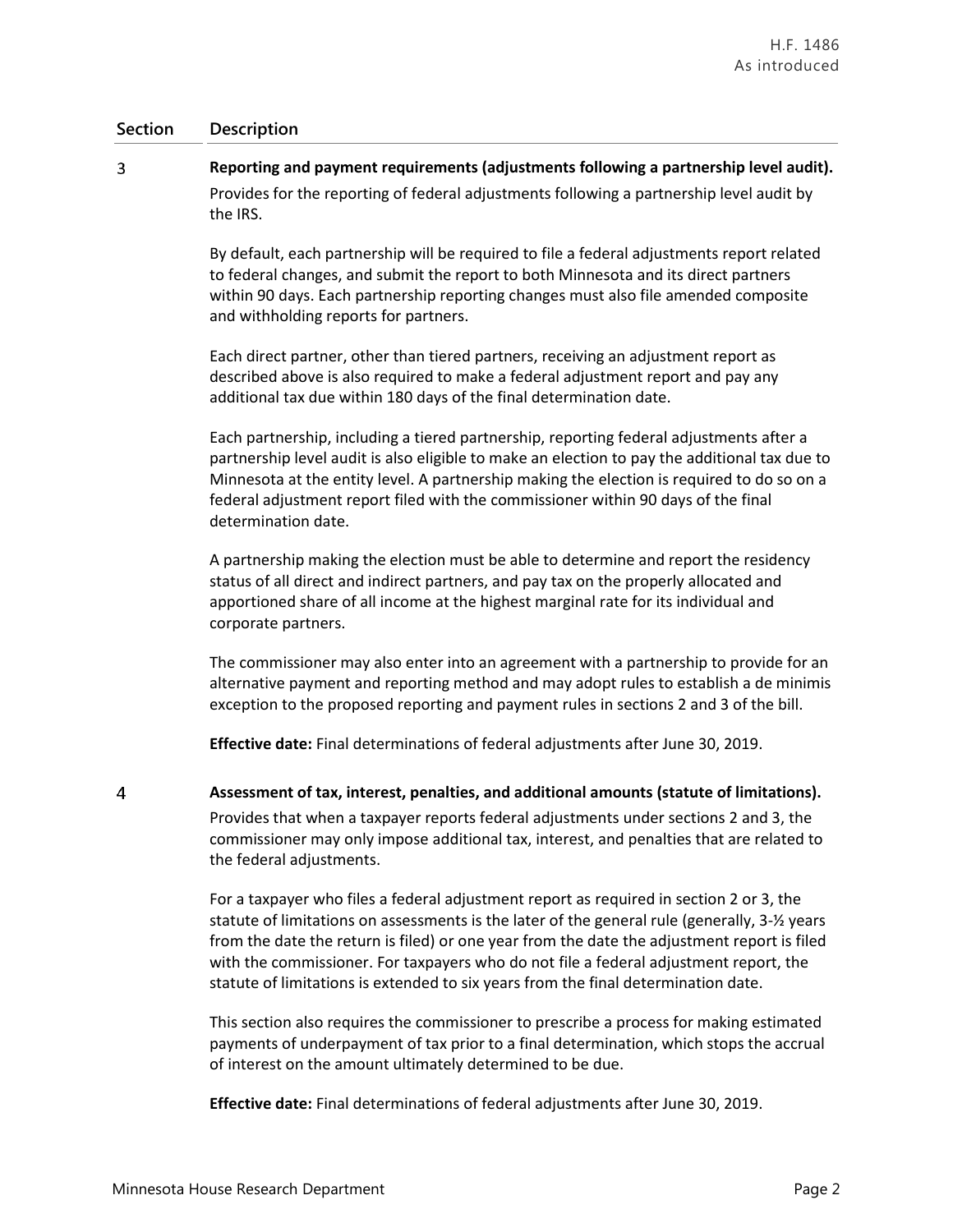### **Section Description**

#### 5 **Statute of limitations on refund claims.**

Provides that the statute of limitations on refund claims related to adjustments made by the IRS is equal to the extended period for additional assessments under section 4.

**Effective date:** Final determinations of federal adjustments after June 30, 2019.

#### 6 **Consent to extend refunds.**

Makes changes to correct cross references and generally comport with the changes in other sections.

This section also allows for an automatic 60 day extension for audited partnerships with 10,000 or more direct partners.

In addition, this section eliminates the authority to make assessments for an additional six-month period when no federal changes are made.

**Effective date:** Final determinations of federal adjustments after June 30, 2019.

#### $\overline{7}$ **Repealer.**

Repeals section 289A.38, subdivisions 7, 8, and 9, which are replaced by sections 2 through 4.

**Effective date:** Final determinations of federal adjustments after June 30, 2019.

# **Article 2: Partnership tax; technical changes**

| <b>Section</b> | <b>Description</b>                                                                                    |
|----------------|-------------------------------------------------------------------------------------------------------|
| 1              | Enforcement; administrative order; penalties; cease and desist.                                       |
|                | Updates a cross-reference.                                                                            |
| 2              | Individual income, fiduciary income, mining company, corporate franchise, and<br>entertainment taxes. |
|                | Updates a cross-reference.                                                                            |
| 3              | Erroneous refunds.                                                                                    |
|                | Updates a cross-reference.                                                                            |
| 4              | Incorrect determination of federally adjusted gross income.                                           |
|                | Updates a cross-reference.                                                                            |